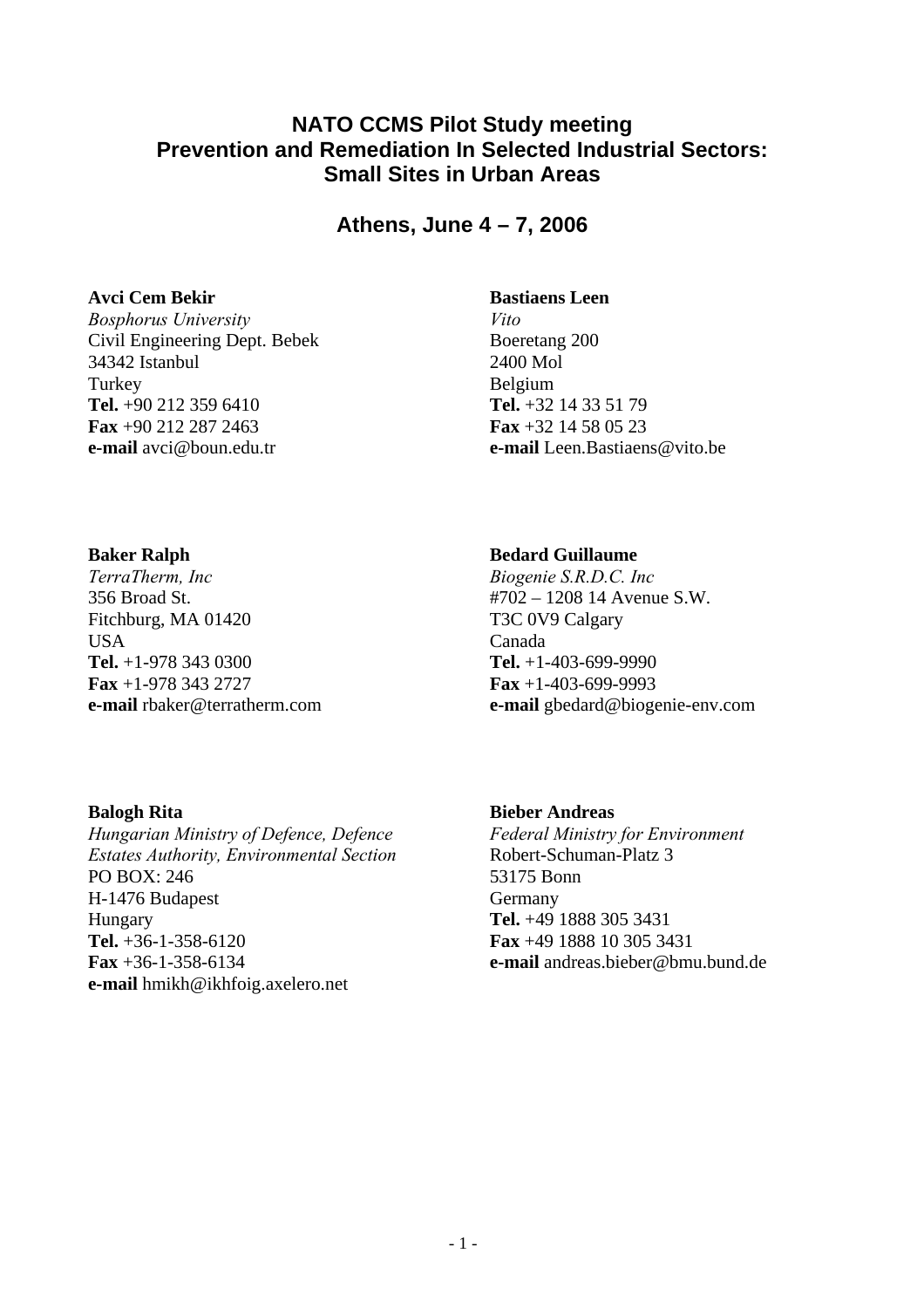#### $-2-$

**Bone Brian**  *Environment Agency*  Olton Court, 10 Warwick Road, Olton B92 7HX SOLIHULL **IK Tel.** +44 121 708 4620 **Fax** +44 121 708 4637 **e-mail** brian.bone@environmentagency.gov.uk

#### **Boura Fotini**

*Hellenic Ministry for the Environment, Physical Planning and Public Works*  147, Patision str. 112 51 Athens **Greece Tel.** +30-210-8653328 **Fax e-mail** f.boura@dpers.minenv.gr

#### **Contarini Salvatore**

*Enitecnologie*  32, via Ramarini 00016 Monterotondo Italy **Tel.** +39 06 90673 230 **Fax** +39 06 90673 263 **e-mail** salvatore.contarini@enitecnologie.eni.it

## **Demetriades Alecos**

*Institute of Geology and Mineral Exploration*  70, Mesogion str. 115 27 Athens **Greece Tel.** +30-210-7750101(123) **Fax** +30-210-7752211 **e-mail** ademetriades@igme.gr

## **Druzina Branko**

*University College of Healthcare University of Ljubljana*  Poljanska 26a 1000 Ljubljana Slovenia **Tel.** +386 1 300 11 15 **Fax** +386 1 300 11 19 **e-mail** BRANKO.DRUZINA@VSZ.UNI-LJ.SI

#### **Dueso Nadine**

*ADEME*  2 Square La Fayette BP 90406 49004 ANGERS Cedex 01 France **Tel.** +33 2 41 91 40 53 **Fax** +33 2 41 91 40 03 **e-mail** Nadine.dueso@ademe.fr

## **Garrett Paul**

*Churngold Remediation Ltd*  Network House, Bradfield Close GU22 7RE Woking, Surrey UK **Tel.** +44 1483 206936 **Fax** +44 1483 206937 **e-mail** Paul.garrett@churngold.com

## **Grillia Artemis**

*Hellenic Ministry for the Environment, Physical Planning and Public Works*  147, Patision str. 112 51 Athens **Greece Tel.** +30-210-8646065 **e-mail** a.grillia@dpers.minenv.gr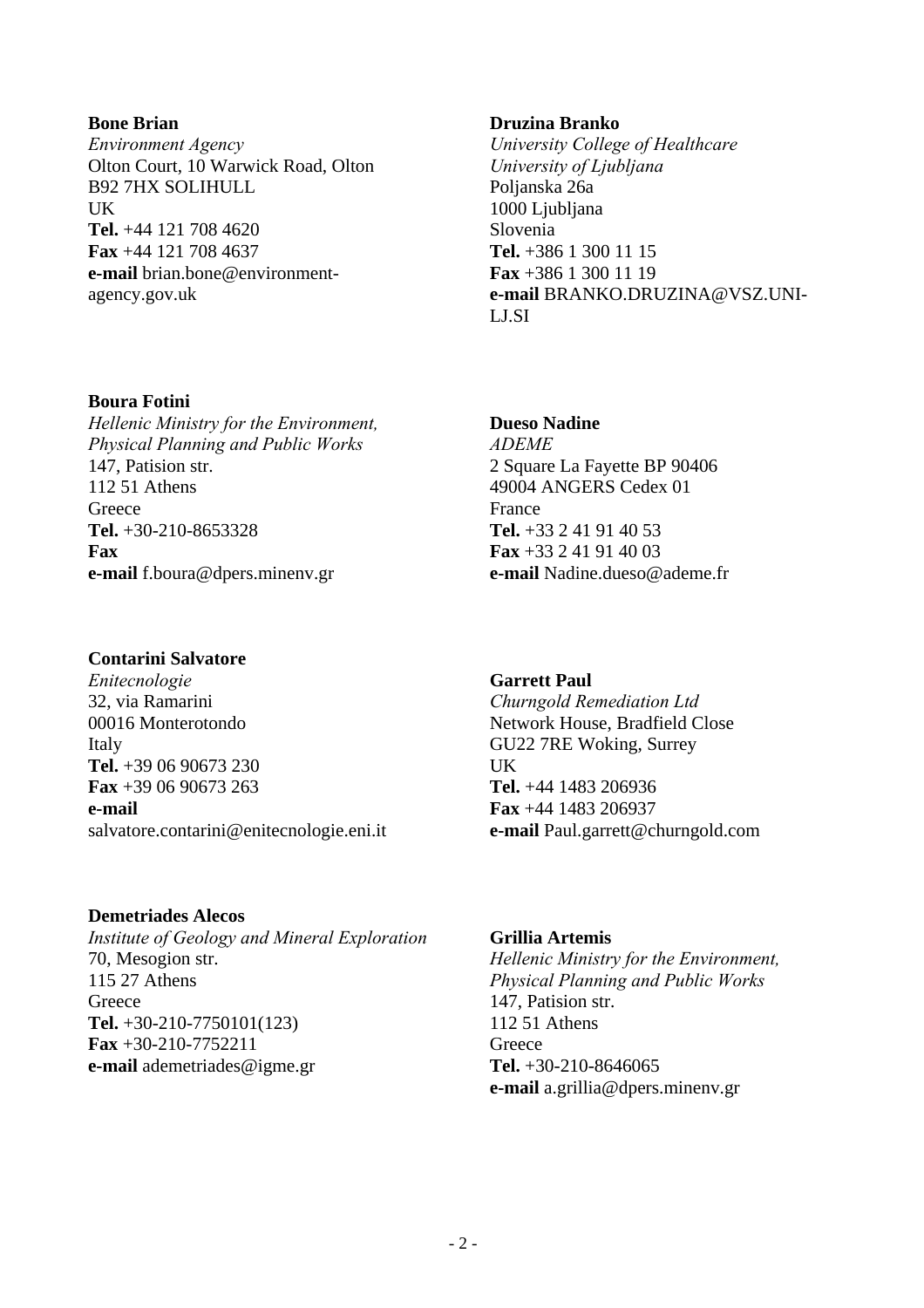#### **Gurguliani Irma**

*Ministry of Environment Protection and Natural Resources*  6 Gulua str. 0114 Tbilisi Georgia **Tel.** +99532 275723 **Fax** +99532 275706 **e-mail** gurguliani@yahoo.com

#### **Kasamas Harald**

*BMLFUW*  Stubenbastei 5 1010 Vienna Austria **Tel.** +43151522 3449 **Fax** +4315131679 1567 **e-mail** HARALD.KASAMAS@LEBENSMINISTE RIUM.AT

#### **Hammer Bernhard**

*Federal Office for the Environment FOEN*  Worblentalstrasse 68 3003 Bern Switzerland **Tel.** +41 31 322 93 07 **Fax** +41 31 323 03 70 **e-mail** bernhard.hammer@bafu.admin.ch

#### **Hosomi Masaaki**

*Tokyo University of Agriculture and Technology*  2-24-16 Nakamachi, Koganei, Tokyo 184-8588 Japan **Tel.** +81 423 88 70 70 **Fax** +81 423 88 7693 **e-mail** hosomi@cc.tuat.ac.jp

## **Kapantaidakis Giorgos**

*Ministry of Development*  119, Mesogion Str. 101 92 Athens **Greece Tel.** +30-210-6965961 **e-mail** kapantaidakisg@ypan.gr

#### **Keller Lisa**

*ENVIRONMENT CANADA*  70 RUE CRÉMAZIE, 6th FLOOR K1A 0H3 GATINEAU, QUÉBEC Canada **Tel.** +819 953 9370 **Fax** +819 994 0502 **e-mail** lisa.keller@ec.gc.ca

## **Kestutis Kadunas**

*Geological Survey of Lithuania*  S. Konarskio str. 35 LT-03123 Vilnius Lithuania **Tel.** +370 5 2136272 **Fax** +370 5 2336156 **e-mail** Kestutis.Kadunas@lgt.lt

# **Kovalick Walter**

*U.S. Environmental Protection Agency*  1200 Pennsylvania Ave. N.W. (5102P) 20460 Washington D.C. **USA Tel.** +1-703 603 9910 **Fax** +1-703 603 9135 **e-mail** Kovalick.walter@epa.gov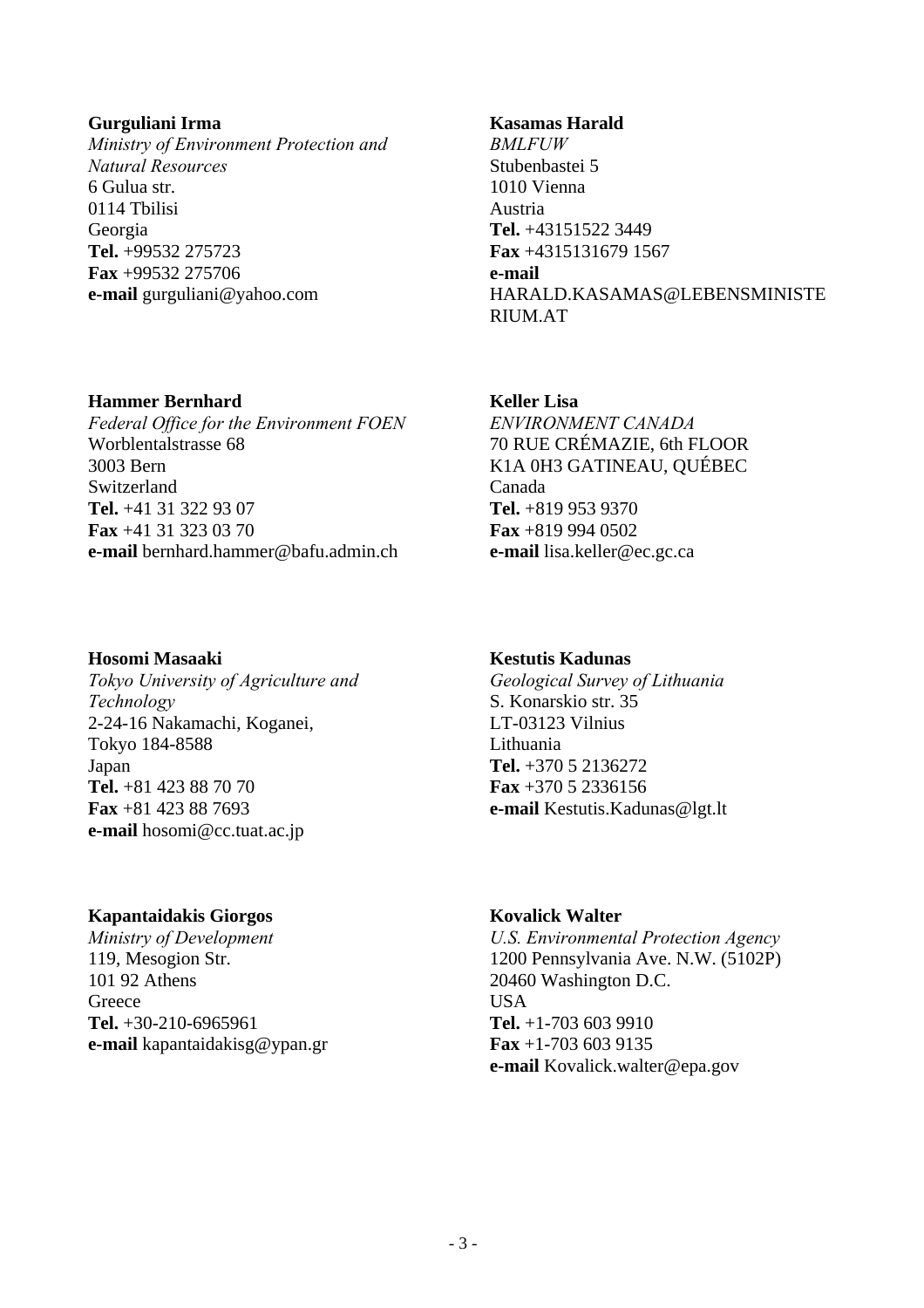#### **Krupanek Janusz**

*Instytut Ekologii Terenów Uprzemysłowionych*  Kossutha 6 40-873 Katowice Poland **Tel.** +48 32 254 60 31 int 284 **Fax** +48 32 254 17 17 **e-mail** krupanek@ietu.katowice.pl

#### **Papadopoulos Stylianos**

*INTERGEO Environmental Technology Ltd.*  Industrial Area of Thermi 570 01 Thessaloniki **Greece Tel.** +30-2310-478147 **Fax** +30-2310-478149 **e-mail** thessaloniki@intergeo-consulting.com

#### **Papassiopi Nymfodora**

*National Technical University of Athens*  9, Iroon Polytechniou str./Zografou 157 80 Athens **Greece Tel.** +30-210-7722298 **Fax** +30-210-7722168 **e-mail** papasiop@metal.ntua.gr

# **Lerner David**

*Catchment Science Centre, University of Sheffield*  Kroto Research Institute, Broad Lane S7 3HQ Sheffield UK **Tel.** +44 114 222 5743 **Fax** +44 114 222 5701 **e-mail** d.n.lerner@shef.ac.uk

# **Quercia Francesca**

*APAT*  Via V. Brancati 48 00144 Rome Italy **Tel.** +39 06 5007 4472 **Fax** +39 06 4465 159 **e-mail** quercia@apat.it

**Rezepov Vyalit** 

*Centre for International Projects*  Pervomaiskaya Street, 58 b, room 103. 105043 Moscow Russian Federation **Tel.** +7 495 165 56 70 **Fax** +7 495 165 56 70, +7 495 165 08 90 **e-mail** vrezepov@eco-cip.ru

## **Linn William**

*Florida Department of Environmental Protection*  2600 Blair Stone Road (MS4520) 32399-2400 Tallahassee, Florida USA **Tel.** +1-850 245-8939 **Fax** +1-850 245-8976 **e-mail** William.Linn@dep.state.fl.us

#### **Nels Christian**

*Federal Environment Agency*  Wörlitzer Platz 1 06844 Dessau Germany **Tel.** +49 340 2103 2314 **Fax** +49 340 2104 2314 **e-mail** christian.nels@uba.de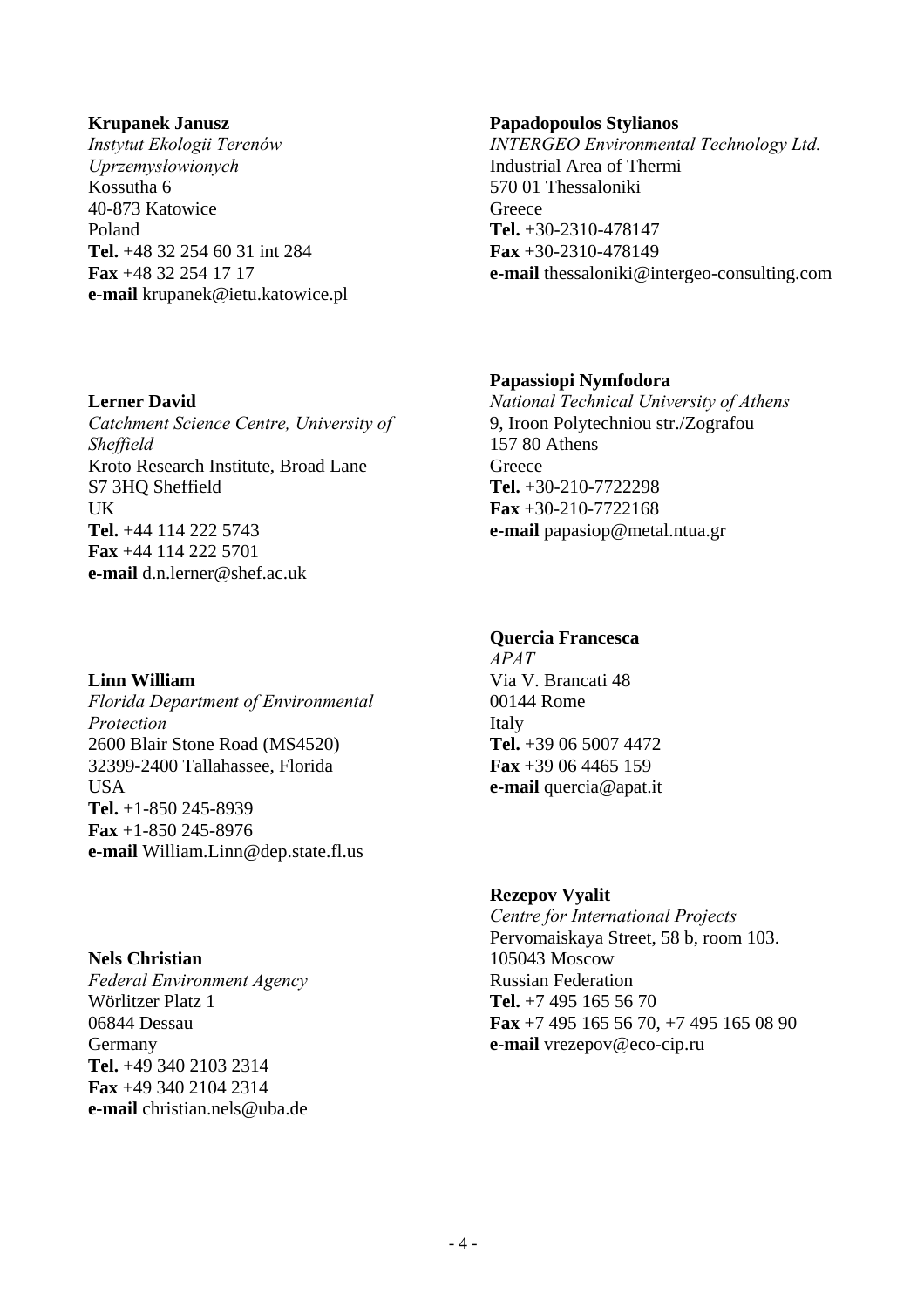#### **Rose Steven**

*Malroz Engineering Inc.*  168 Montreal Street K7K 3G4 Kingston, Ontario Canada **Tel.** +1-613 548-3446 ext. 22 **Fax** +1 613 548-7975 **e-mail** rose@malroz.com

#### **Seckuviene Ramune**

*Hydrogeological Company "GROTA"*  Eisiskiu PL. 26 LT-02184 Vilnius Lithuania **Tel.** +370 521 33623; +370 656 15331 **Fax** +370 521 64185 **e-mail** ramune@grota.lt

#### **Sewell Guy**

*East Central University*  1100 E. 14th St. 74820 Ada USA **Tel.** +1-580-310-5547 **Fax** +1-580-310-5606 **e-mail** Guy\_sewell@cs.ecok.edu

#### **Siegrist Robert L**  *Colorado School of Mines, Environmental Science and Engineering*  206 Coolbaugh Hall 80401-1887 Golden **I**ISA **Tel.** +1-303 384 2158 mobile +1-303 359 8427 **Fax** +1-303 273 3413 **e-mail** siegrist@mines.edu

#### **Stouraiti Christina**

*Hellenic Ministry for the Environment, Physical Planning and Public Works*  147, Patision str. 112 51 Athens **Greece Tel.** +30-210-8643015

#### **Strauss Ilgonis**

*Hazardous Waste Management State Agency*  31 Miera Street LV-2169 Salaspils Latvia **Tel.** +371 790 12 12, +371 928 94 98 (mob.) **Fax** +371 790 12 11 **e-mail** ilgonis.strauss@bapa.gov.lv

# **Tardent Jean Louis**

*Sondermulldeponie Kolliken SMDK*  Safenwilerstr 27 CH 5742 Kolliken Switzerland **Tel.** +4162 737 8010 **Fax** +4162 737 8020 **e-mail** tardent@smdk.ch

## **Tikhonov Sergey**

*Centre for International Projects*  Pervomaiskaya Street, 58 b, room 106. 105043 Moscow Russian Federation **Tel.** +7 495 165 05 62 **Fax** +7 495 165 08 90 **e-mail** tse@eco-cip.ru